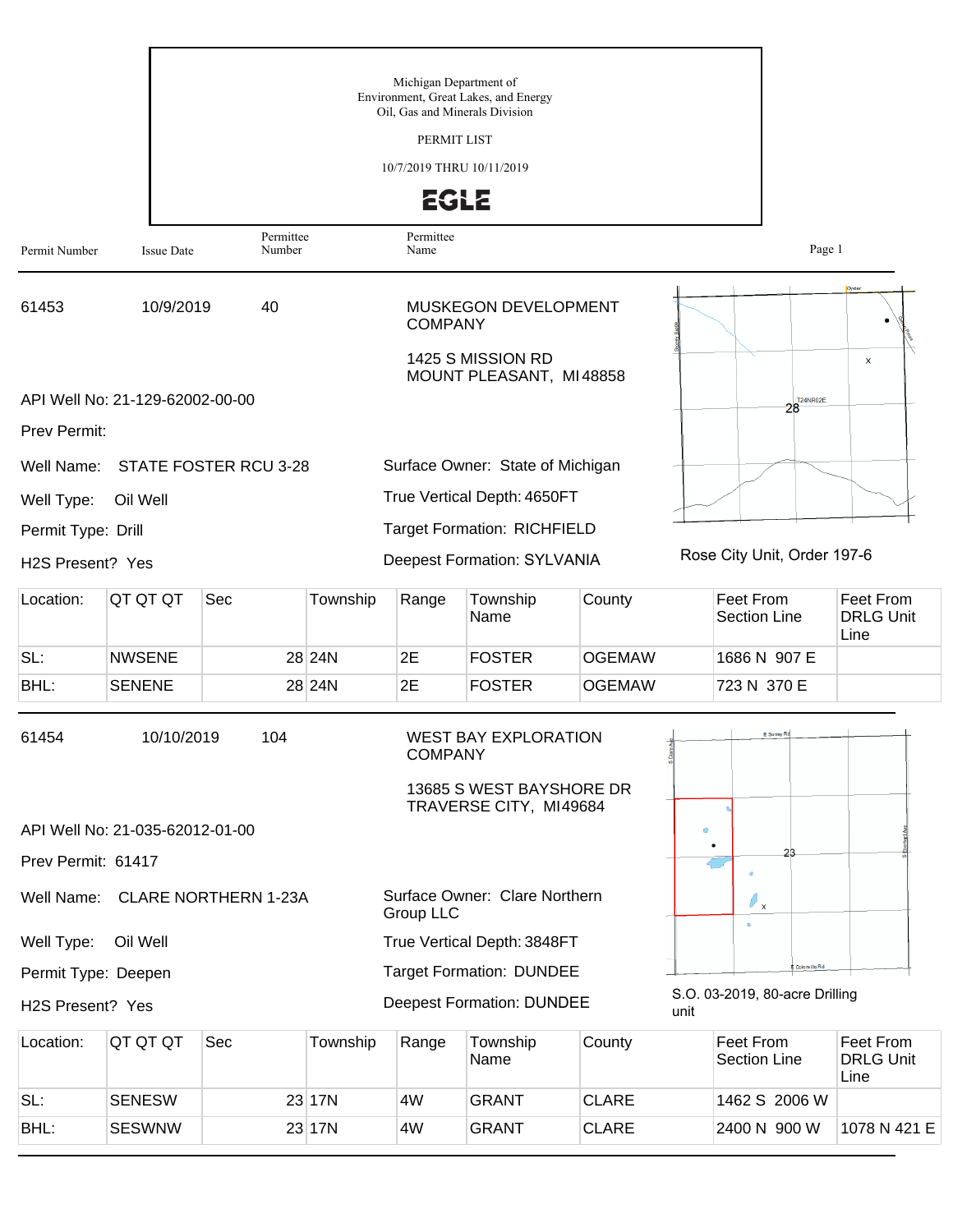Michigan Department of

Environment, Great Lakes, and Energy

Oil, Gas, and Minerals Division

Updated Permits

10/7/2019 THRU 10/11/2019



Permit Number Permittee Number Permittee<br>Name Name Page 1

## **RECORD OF WELL PLUGGING:**

48738 6361 RIVERSIDE ENERGY MICHIGAN LLC 10691 EAST CARTER ROAD SUITE 201 TRAVERSE CITY, MI49684

API Well Number: 21-007-48738-00-00

Well Name: STATE OSSINEKE 2-3

Plugging Date: 9/16/2019

| Location | <b>JOT OT OT</b> | Sec | l'I`ownship | Range | Township Name<br>$\sim$ | County        | <b>Feet From Section</b><br>Line | <b>Feet From DRLG</b><br>Unit |
|----------|------------------|-----|-------------|-------|-------------------------|---------------|----------------------------------|-------------------------------|
| SL:      | <b>INENWNE</b>   |     | 129N        | 6E    | <b>OSSINEKE</b>         | <b>ALPENA</b> | 387 N 944 W                      | 387 N 370 E                   |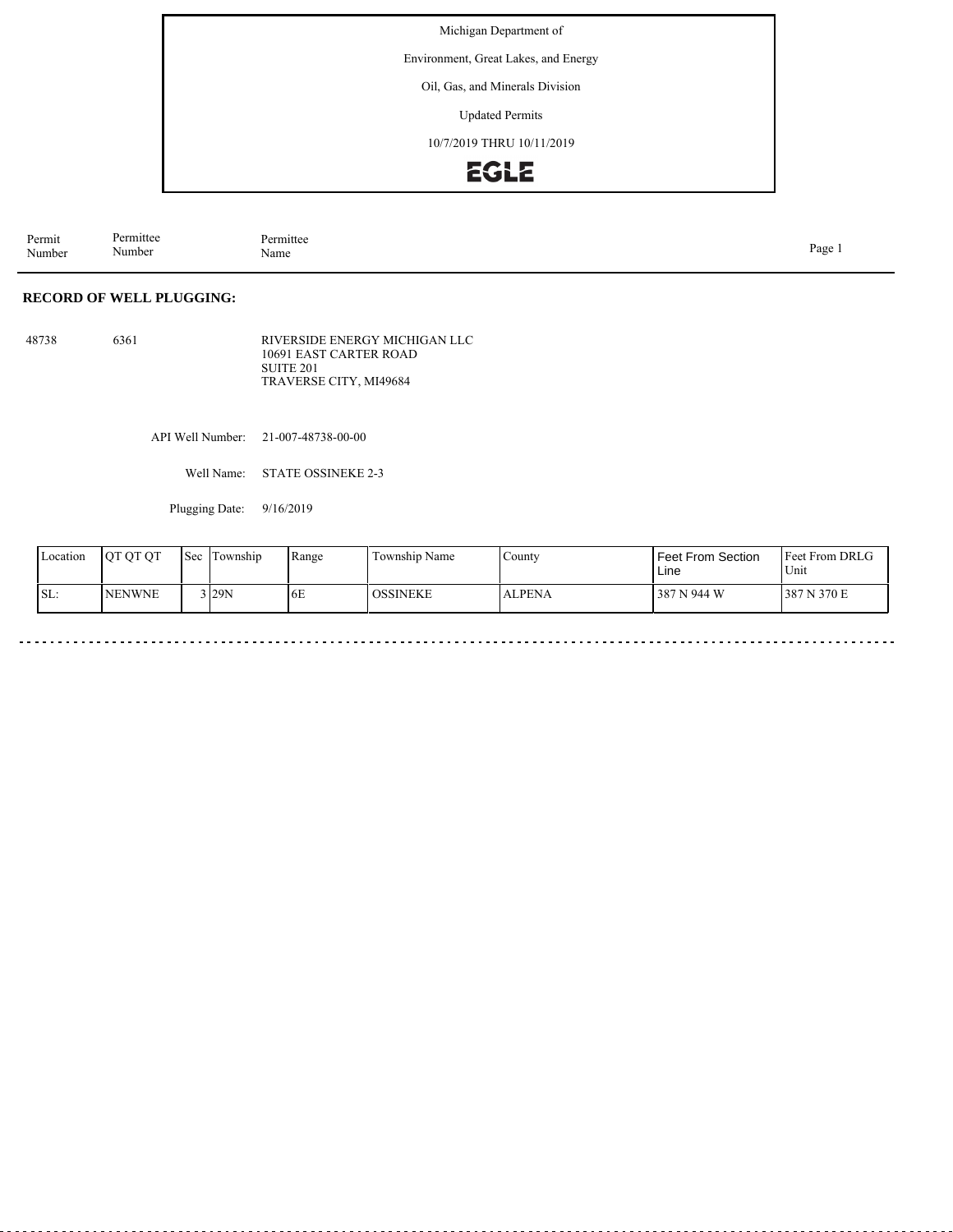Michigan Department of

Environment, Great Lakes, and Energy

Oil, Gas, and Minerals Division

Updated Permits

10/7/2019 THRU 10/11/2019



Permit Number Permittee<br>Name Page 2<br>Name

## **TRANSFER OF OWNERSHIP:**

Permittee Number

TABLES FOLLOW THIS PAGE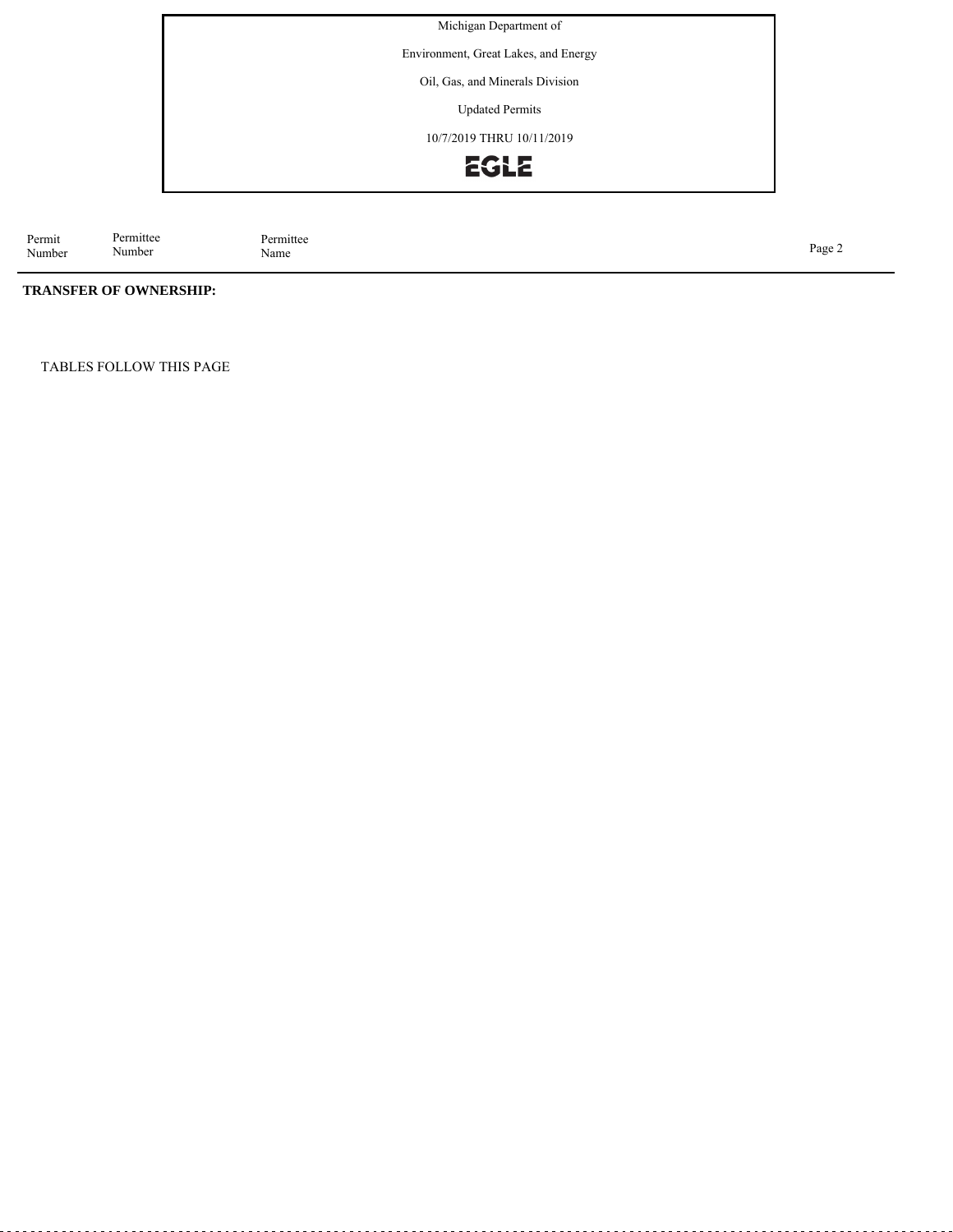|            | <b>Transfer Date Previous Operator</b> | <b>New Operator</b>                              | WellName                              | Permit | County             | TwpNm          |                |      | Sec Twp TwpDir Rng RngDir |
|------------|----------------------------------------|--------------------------------------------------|---------------------------------------|--------|--------------------|----------------|----------------|------|---------------------------|
| 10/07/2019 | RIVIERA OPERATING LLC                  | RIVERSIDE ENERGY MICHIGAN LLC                    | <b>GUTHRIE TRUST B3-15</b>            | 45794  | <b>OTSEGO</b>      | <b>CHESTER</b> | 15             | 30 N | 2 W                       |
| 10/07/2019 | RIVIERA OPERATING LLC                  | RIVERSIDE ENERGY MICHIGAN LLC                    | STATE BRILEY A4-34                    | 59903  | MONTMORENCY BRILEY |                | 34             | 30 N | 2 E                       |
| 10/07/2019 | RIVIERA OPERATING LLC                  | RIVERSIDE ENERGY MICHIGAN LLC                    | TOTEFF 3-1 HD1                        | 41872  | <b>OTSEGO</b>      | <b>CHESTER</b> | $\overline{1}$ | 29 N | 2 W                       |
| 10/07/2019 | RIVIERA OPERATING LLC                  | RIVERSIDE ENERGY MICHIGAN LLC                    | WERNIG 2-1 HD1                        | 41884  | <b>OTSEGO</b>      | <b>CHESTER</b> | $\overline{1}$ | 29 N | 2 W                       |
| 10/07/2019 | RIVIERA OPERATING LLC                  | RIVERSIDE ENERGY MICHIGAN LLC                    | WERNIG 6-1 HD1                        | 41938  | <b>OTSEGO</b>      | <b>CHESTER</b> | $\mathbf{1}$   | 29 N | 2 W                       |
| 10/07/2019 | RIVIERA OPERATING LLC                  | RIVERSIDE ENERGY MICHIGAN LLC                    | NORTH MICHIGAN LAND AND OIL 4-29A SWD | 33212  | <b>OTSEGO</b>      | <b>HAYES</b>   | 29             | 29 N | 4 W                       |
| 10/07/2019 | RIVIERA OPERATING LLC                  | RIVERSIDE ENERGY MICHIGAN LLC                    | DOVER 1-36 SWD                        | 31220  | <b>OTSEGO</b>      | <b>DOVER</b>   | 36             | 31 N | 2 W                       |
| 10/07/2019 | RIVIERA OPERATING LLC                  | RIVERSIDE ENERGY MICHIGAN LLC                    | STATE BRILEY ET AL A4-28              | 57998  | MONTMORENCY BRILEY |                | 28             | 30 N | 2 E                       |
| 10/07/2019 | RIVIERA OPERATING LLC                  | RIVERSIDE ENERGY MICHIGAN LLC                    | U S A BRILEY ET AL D3-28              | 57994  | MONTMORENCY BRILEY |                | 28             | 30 N | 2 E                       |
| 10/07/2019 | RIVIERA OPERATING LLC                  | RIVERSIDE ENERGY MICHIGAN LLC                    | STATE BRILEY TWIN B3-27               | 57866  | MONTMORENCY BRILEY |                | 27             | 30 N | 2 E                       |
| 10/07/2019 | RIVIERA OPERATING LLC                  | RIVERSIDE ENERGY MICHIGAN LLC                    | STATE BRILEY TWIN B2-22               | 57864  | MONTMORENCY BRILEY |                | 22             | 30 N | 2 E                       |
| 10/07/2019 | RIVIERA OPERATING LLC                  | RIVERSIDE ENERGY MICHIGAN LLC                    | TERRA ENERGY ET AL TWIN D4-33         | 57862  | MONTMORENCY BRILEY |                | 33             | 30 N | 2 E                       |
| 10/07/2019 | RIVIERA OPERATING LLC                  | RIVERSIDE ENERGY MICHIGAN LLC                    | U S A STATE BRILEY ET AL TWIN D1-27   | 57861  | MONTMORENCY BRILEY |                | 27             | 30 N | 2 E                       |
|            |                                        |                                                  |                                       |        |                    |                |                | 30 N | 2 E                       |
| 10/07/2019 | RIVIERA OPERATING LLC                  | RIVERSIDE ENERGY MICHIGAN LLC                    | STATE BRILEY TWIN D3-22               | 57858  | MONTMORENCY BRILEY |                | 22             |      | 4 E                       |
| 10/07/2019 | RIVIERA OPERATING LLC                  | RIVERSIDE ENERGY MICHIGAN LLC                    | JOY TWIN A4-18                        | 57857  | MONTMORENCY RUST   |                | 18             | 29 N | 4 E                       |
| 10/07/2019 | RIVIERA OPERATING LLC                  | RIVERSIDE ENERGY MICHIGAN LLC                    | JOY TWIN A4-18 HD1                    | 57857  | MONTMORENCY RUST   |                | 18             | 29 N |                           |
| 10/07/2019 | RIVIERA OPERATING LLC                  | RIVERSIDE ENERGY MICHIGAN LLC                    | JOY TWIN A4-18 HD2                    | 57857  | MONTMORENCY RUST   |                | 18             | 29 N | 4 E                       |
| 10/07/2019 | RIVIERA OPERATING LLC                  | RIVERSIDE ENERGY MICHIGAN LLC                    | JOY TWIN A2-18                        | 57856  | MONTMORENCY RUST   |                | 18             | 29 N | 4 E                       |
| 10/07/2019 | RIVIERA OPERATING LLC                  | RIVERSIDE ENERGY MICHIGAN LLC                    | JOY TWIN C1-8                         | 57855  | MONTMORENCY RUST   |                | 8              | 29 N | 4 E                       |
| 10/07/2019 | RIVIERA OPERATING LLC                  | RIVERSIDE ENERGY MICHIGAN LLC                    | JOY TWIN B3-7                         | 57854  | MONTMORENCY RUST   |                | $\overline{7}$ | 29 N | 4 E                       |
| 10/07/2019 | RIVIERA OPERATING LLC                  | RIVERSIDE ENERGY MICHIGAN LLC                    | STATE RUST TWIN B2-19                 | 57853  | MONTMORENCY RUST   |                | 19             | 29 N | 4 E                       |
| 10/07/2019 | RIVIERA OPERATING LLC                  | RIVERSIDE ENERGY MICHIGAN LLC                    | U S A BRILEY & COCKING B4-28          | 57441  | MONTMORENCY BRILEY |                | 28             | 30 N | 2 E                       |
| 10/07/2019 | RIVIERA OPERATING LLC                  | RIVERSIDE ENERGY MICHIGAN LLC                    | STATE ALBERT A4-10                    | 56560  | MONTMORENCY ALBERT |                | 10             | 29 N | 1 E                       |
| 10/07/2019 | RIVIERA OPERATING LLC                  | RIVERSIDE ENERGY MICHIGAN LLC                    | STATE LOUD B3-24                      | 56554  | MONTMORENCY LOUD   |                | 24             | 29 N | 3 E                       |
| 10/07/2019 | RIVIERA OPERATING LLC                  | RIVERSIDE ENERGY MICHIGAN LLC                    | KAMINSKE TRUST & CUMPER C3-16         | 56536  | MONTMORENCY LOUD   |                | 16             | 29 N | 3 E                       |
| 10/07/2019 | RIVIERA OPERATING LLC                  | RIVERSIDE ENERGY MICHIGAN LLC                    | SPEER ET AL C2-16                     | 56535  | MONTMORENCY LOUD   |                | 16             | 29 N | 3 E                       |
| 10/07/2019 | RIVIERA OPERATING LLC                  | RIVERSIDE ENERGY MICHIGAN LLC                    | STATE BRILEY ET AL C1-23              | 56531  | MONTMORENCY BRILEY |                | 23             | 30 N | 2 E                       |
| 10/07/2019 | RIVIERA OPERATING LLC                  | RIVERSIDE ENERGY MICHIGAN LLC                    | GAWLAS & EDMONDS A1-35                | 56149  | MONTMORENCY LOUD   |                | 35             | 29 N | 3 E                       |
| 10/07/2019 | RIVIERA OPERATING LLC                  | RIVERSIDE ENERGY MICHIGAN LLC                    | ERWIN & MAURER C3-36                  | 55830  | MONTMORENCY LOUD   |                | 36             | 29 N | 3 E                       |
| 10/07/2019 | RIVIERA OPERATING LLC                  | RIVERSIDE ENERGY MICHIGAN LLC                    | STATE LOUD C3-26                      | 55829  | MONTMORENCY LOUD   |                | 26             | 29 N | 3 E                       |
| 10/07/2019 | RIVIERA OPERATING LLC                  | RIVERSIDE ENERGY MICHIGAN LLC                    | PAFFI ET AL D4-11                     | 55820  | MONTMORENCY ALBERT |                | 11             | 29 N | 1 E                       |
| 10/07/2019 | RIVIERA OPERATING LLC                  | RIVERSIDE ENERGY MICHIGAN LLC                    | PAFFI ET AL D2-11                     | 55646  | MONTMORENCY ALBERT |                | 11             | 29 N | 1 E                       |
| 10/07/2019 | RIVIERA OPERATING LLC                  | RIVERSIDE ENERGY MICHIGAN LLC                    | PAFFI ET AL C4-11                     | 55645  | MONTMORENCY ALBERT |                | 11             | 29 N | 1 E                       |
| 10/07/2019 | RIVIERA OPERATING LLC                  | RIVERSIDE ENERGY MICHIGAN LLC                    | STATE LOUD C4-22                      | 55569  | MONTMORENCY LOUD   |                | 22             | 29 N | 3 E                       |
| 10/07/2019 | <b>RIVIERA OPERATING LLC</b>           | RIVERSIDE ENERGY MICHIGAN LLC                    | STATE LOUD & USA C1-8                 | 55529  | MONTMORENCY LOUD   |                | 8              | 29 N | 3 E                       |
| 10/07/2019 | RIVIERA OPERATING LLC                  | RIVERSIDE ENERGY MICHIGAN LLC                    | STATE LOUD D3-8                       | 55504  | MONTMORENCY LOUD   |                | 8              | 29 N | 3 E                       |
| 10/07/2019 | RIVIERA OPERATING LLC                  | RIVERSIDE ENERGY MICHIGAN LLC                    | STATE LOUD B2-10                      | 55503  | MONTMORENCY LOUD   |                | 10             | 29 N | 3 E                       |
| 10/07/2019 | RIVIERA OPERATING LLC                  | RIVERSIDE ENERGY MICHIGAN LLC                    | U S A LOUD D2-5                       | 55502  | MONTMORENCY LOUD   |                | 5              | 29 N | 3 E                       |
| 10/07/2019 | RIVIERA OPERATING LLC                  | RIVERSIDE ENERGY MICHIGAN LLC                    | <b>CUMPER ET AL C4-9</b>              | 55501  | MONTMORENCY LOUD   |                | 9              | 29 N | 3 E                       |
| 10/07/2019 | RIVIERA OPERATING LLC                  | RIVERSIDE ENERGY MICHIGAN LLC                    | MYCKOWIAK TRUST ET AL D2-19           | 55389  | MONTMORENCY RUST   |                | 19             | 29 N | 4 E                       |
| 10/07/2019 | RIVIERA OPERATING LLC                  | RIVERSIDE ENERGY MICHIGAN LLC                    | <b>JOY B4-7</b>                       | 55379  | MONTMORENCY RUST   |                | $\overline{7}$ | 29 N | 4 E                       |
| 10/07/2019 | RIVIERA OPERATING LLC                  | RIVERSIDE ENERGY MICHIGAN LLC                    | STATE RUST & MORRIS C1-19             | 55367  | MONTMORENCY RUST   |                | 19             | 29 N | 4 E                       |
| 10/07/2019 | RIVIERA OPERATING LLC                  | RIVERSIDE ENERGY MICHIGAN LLC                    | <b>JOY B4-19</b>                      | 55366  | MONTMORENCY RUST   |                | 19             | 29 N | 4 E                       |
| 10/07/2019 | RIVIERA OPERATING LLC                  | RIVERSIDE ENERGY MICHIGAN LLC                    | STATE RUST & MORRIS A1-19             | 55365  | MONTMORENCY RUST   |                | 19             | 29 N | 4 E                       |
| 10/07/2019 | RIVIERA OPERATING LLC                  | RIVERSIDE ENERGY MICHIGAN LLC                    | <b>JOY C4-18</b>                      | 55364  | MONTMORENCY RUST   |                | 18             | 29 N | 4 E                       |
| 10/07/2019 | RIVIERA OPERATING LLC                  | RIVERSIDE ENERGY MICHIGAN LLC                    | JOY C1-18                             | 55363  | MONTMORENCY RUST   |                | 18             | 29 N | 4 E                       |
| 10/07/2019 | RIVIERA OPERATING LLC                  | RIVERSIDE ENERGY MICHIGAN LLC                    | <b>JOY B2-18</b>                      | 55362  | MONTMORENCY RUST   |                | 18             | 29 N | 4 E                       |
| 10/07/2019 | RIVIERA OPERATING LLC                  | RIVERSIDE ENERGY MICHIGAN LLC                    | <b>JOY D4-7</b>                       | 55361  | MONTMORENCY RUST   |                | $\overline{7}$ | 29 N | 4 E                       |
| 10/07/2019 | RIVIERA OPERATING LLC                  | RIVERSIDE ENERGY MICHIGAN LLC                    | <b>JOY D1-7</b>                       | 55360  | MONTMORENCY RUST   |                | $\overline{7}$ | 29 N | 4 E                       |
| 10/07/2019 | RIVIERA OPERATING LLC                  | RIVERSIDE ENERGY MICHIGAN LLC                    | <b>JOY B2-7</b>                       | 55359  | MONTMORENCY RUST   |                | 7              | 29 N | 4 E                       |
| 10/07/2019 | RIVIERA OPERATING LLC                  | RIVERSIDE ENERGY MICHIGAN LLC                    | <b>JOY B1-7</b>                       | 55358  | MONTMORENCY RUST   |                | $\overline{7}$ | 29 N | 4 E                       |
| 10/07/2019 | RIVIERA OPERATING LLC                  | RIVERSIDE ENERGY MICHIGAN LLC                    | STATE ALBERT C4-11                    | 55343  | MONTMORENCY ALBERT |                | 11             | 29 N | 2 E                       |
| 10/07/2019 | RIVIERA OPERATING LLC                  | RIVERSIDE ENERGY MICHIGAN LLC                    | MCMURPHY ET AL A2-28                  | 55324  | MONTMORENCY BRILEY |                | 28             | 30 N | 2 E                       |
| 10/07/2019 | RIVIERA OPERATING LLC                  | RIVERSIDE ENERGY MICHIGAN LLC                    | STATE ALBERT B2-13                    | 55323  | MONTMORENCY ALBERT |                | 13             | 29 N | 2 E                       |
| 10/07/2019 | RIVIERA OPERATING LLC                  | RIVERSIDE ENERGY MICHIGAN LLC STATE ALBERT D3-12 |                                       | 55322  | MONTMORENCY ALBERT |                | 12             | 29 N | 2 E                       |
|            |                                        |                                                  |                                       |        |                    |                |                |      |                           |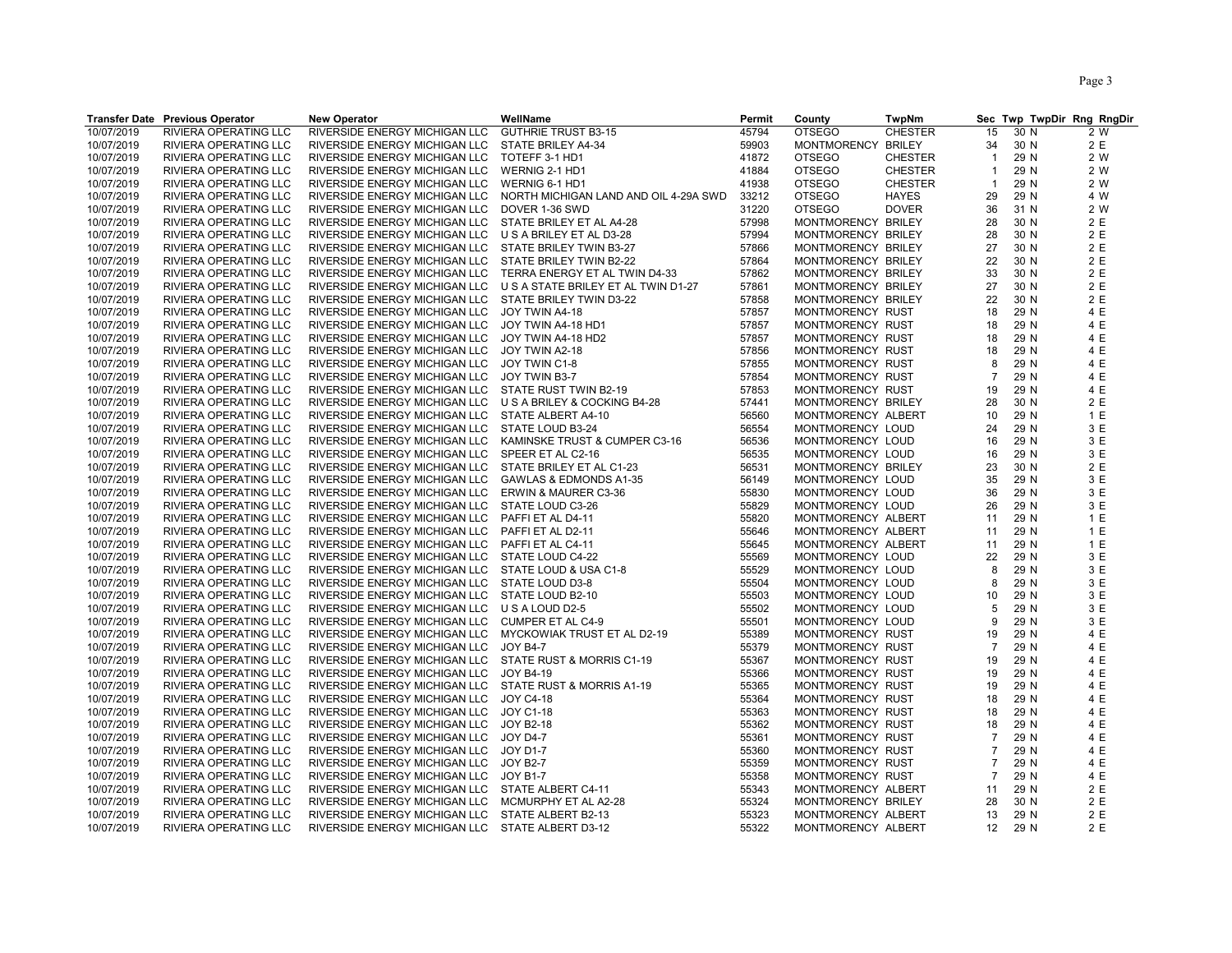| <b>Transfer Date Previous Operator</b><br><b>New Operator</b><br>WellName<br>Permit<br>County                                               | TwpNm                   |                |      | Sec Twp TwpDir Rng RngDir |
|---------------------------------------------------------------------------------------------------------------------------------------------|-------------------------|----------------|------|---------------------------|
| RIVIERA OPERATING LLC<br>RIVERSIDE ENERGY MICHIGAN LLC<br>STATE ALBERT B2-12<br>55321<br>MONTMORENCY ALBERT<br>10/07/2019                   |                         | 12             | 29 N | 2 E                       |
| 55320<br>10/07/2019<br>RIVIERA OPERATING LLC<br>RIVERSIDE ENERGY MICHIGAN LLC<br>STATE ALBERT A3-11<br>MONTMORENCY ALBERT                   |                         | 11             | 29 N | 2 E                       |
| 10/07/2019<br>55280<br>RIVIERA OPERATING LLC<br>RIVERSIDE ENERGY MICHIGAN LLC<br>STATE BRILEY B4-32<br>MONTMORENCY BRILEY                   |                         | 32             | 30 N | 2 E                       |
| 55279<br>10/07/2019<br>RIVIERA OPERATING LLC<br>RIVERSIDE ENERGY MICHIGAN LLC<br>STATE BRILEY A2-26<br>MONTMORENCY BRILEY                   |                         | 26             | 30 N | 2 E                       |
| 10/07/2019<br>55277<br>MONTMORENCY BRILEY<br>RIVIERA OPERATING LLC<br>RIVERSIDE ENERGY MICHIGAN LLC<br>STATE BRILEY A2-27                   |                         | 27             | 30 N | 2 E                       |
| 10/07/2019<br>55276<br>RIVIERA OPERATING LLC<br>RIVERSIDE ENERGY MICHIGAN LLC<br>STATE BRILEY A2-34<br>MONTMORENCY BRILEY                   |                         | 34             | 30 N | 2 E                       |
| 55275<br>STATE BRILEY C4-29<br>MONTMORENCY BRILEY<br>10/07/2019<br>RIVIERA OPERATING LLC<br>RIVERSIDE ENERGY MICHIGAN LLC                   |                         | 29             | 30 N | 2 E                       |
| 10/07/2019<br>STATE BRILEY B4-22<br>55274<br>MONTMORENCY BRILEY<br>RIVIERA OPERATING LLC<br>RIVERSIDE ENERGY MICHIGAN LLC                   |                         | 22             | 30 N | 2 E                       |
| 10/07/2019<br>53653<br>MONTMORENCY RUST<br>RIVIERA OPERATING LLC<br>RIVERSIDE ENERGY MICHIGAN LLC<br>HENRY B JOY III TRUST B3-18            |                         | 18             | 29 N | 4 E                       |
| 53652<br>10/07/2019<br>RIVIERA OPERATING LLC<br>RIVERSIDE ENERGY MICHIGAN LLC<br>HENRY B JOY III TRUST A2-18<br>MONTMORENCY RUST            |                         | 18             | 29 N | 4 E                       |
| 48952<br>10/07/2019<br>RIVIERA OPERATING LLC<br>RIVERSIDE ENERGY MICHIGAN LLC<br>STATE BRILEY A4-23<br>MONTMORENCY BRILEY                   |                         | 23             | 30 N | 2 E                       |
| 10/07/2019<br>48812<br>RIVIERA OPERATING LLC<br>RIVERSIDE ENERGY MICHIGAN LLC<br>STATE BRILEY B1-23<br>MONTMORENCY BRILEY                   |                         | 23             | 30 N | 2 E                       |
| 48800<br>10/07/2019<br>RIVIERA OPERATING LLC<br>RIVERSIDE ENERGY MICHIGAN LLC<br>STATE BRILEY B2-22<br>MONTMORENCY BRILEY                   |                         | 22             | 30 N | 2 E                       |
| 10/07/2019<br>47329<br>MONTMORENCY BRILEY<br>RIVIERA OPERATING LLC<br>RIVERSIDE ENERGY MICHIGAN LLC<br>BRILEY D1-23                         |                         | 23             | 30 N | 2 E                       |
| 10/07/2019<br>47217<br>MONTMORENCY RUST<br>RIVIERA OPERATING LLC<br>RIVERSIDE ENERGY MICHIGAN LLC<br>WILDWOOD CLUB B1-6                     |                         | 6              | 29 N | 4 E                       |
| 47215<br>MONTMORENCY RUST<br>10/07/2019<br>RIVIERA OPERATING LLC<br>RIVERSIDE ENERGY MICHIGAN LLC<br>PICCININI C2-6                         |                         | 6              | 29 N | 4 E                       |
| 10/07/2019<br>WILDWOOD CLUB A2-6<br>47214<br>MONTMORENCY RUST<br>RIVIERA OPERATING LLC<br>RIVERSIDE ENERGY MICHIGAN LLC                     |                         | 6              | 29 N | 4 E                       |
| 10/07/2019<br>47083<br>RIVIERA OPERATING LLC<br>RIVERSIDE ENERGY MICHIGAN LLC<br>STATE BRILEY B3-22<br>MONTMORENCY BRILEY                   |                         | 22             | 30 N | 2 E                       |
| 47043<br>10/07/2019<br>RIVERSIDE ENERGY MICHIGAN LLC<br>MONTMORENCY RUST<br>RIVIERA OPERATING LLC<br>STATE RUST D1-19                       |                         | 19             | 29 N | 4 E                       |
| 10/07/2019<br>RIVIERA OPERATING LLC<br>RIVERSIDE ENERGY MICHIGAN LLC<br>LOCKWOOD LAKE RANCH A4-18<br>46878<br>MONTMORENCY RUST              |                         | 18             | 29 N | 4 E                       |
| 10/07/2019<br>46877<br>MONTMORENCY RUST<br>RIVIERA OPERATING LLC<br>RIVERSIDE ENERGY MICHIGAN LLC<br>LOCKWOOD LAKE RANCH C4-19              |                         | 19             | 29 N | 4 E                       |
| 46876<br>RIVIERA OPERATING LLC<br>RIVERSIDE ENERGY MICHIGAN LLC<br>LOCKWOOD LAKE RANCH A3-19<br>MONTMORENCY RUST                            |                         | 19             | 29 N | 4 E                       |
| 10/07/2019<br>10/07/2019<br>46769<br>MONTMORENCY RUST<br>RIVIERA OPERATING LLC<br>RIVERSIDE ENERGY MICHIGAN LLC<br>LOCKWOOD LAKE RANCH C1-7 |                         | $\overline{7}$ | 29 N | 4 E                       |
| 10/07/2019<br>46768<br>RIVIERA OPERATING LLC<br>RIVERSIDE ENERGY MICHIGAN LLC<br>LOCKWOOD LAKE RANCH B3-7<br>MONTMORENCY RUST               |                         | $\overline{7}$ | 29 N | 4 E                       |
| 46767<br>MONTMORENCY RUST<br>10/07/2019<br>RIVIERA OPERATING LLC<br>RIVERSIDE ENERGY MICHIGAN LLC<br>LOCKWOOD LAKE RANCH A4-7               |                         | 7              | 29 N | 4 E                       |
| 10/07/2019<br>46766<br>MONTMORENCY RUST<br>RIVIERA OPERATING LLC<br>RIVERSIDE ENERGY MICHIGAN LLC<br>LOCKWOOD LAKE RANCH D2-18              |                         | 18             | 29 N | 4 E                       |
| 10/07/2019<br>46765<br>MONTMORENCY RUST<br>RIVIERA OPERATING LLC<br>RIVERSIDE ENERGY MICHIGAN LLC<br>LOCKWOOD LAKE RANCH C1-8               |                         | 8              | 29 N | 4 E                       |
| RIVIERA OPERATING LLC<br>RIVERSIDE ENERGY MICHIGAN LLC<br>58176<br><b>ANTRIM</b><br>10/07/2019<br><b>TOONS 15 C4-15</b>                     | MANCELONA               | 15             | 29 N | 5 W                       |
| 10/07/2019<br>RIVIERA OPERATING LLC<br>58175<br><b>ANTRIM</b><br>RIVERSIDE ENERGY MICHIGAN LLC<br><b>TOONS 15 B4-15</b>                     | <b>MANCELONA</b>        | 15             | 29 N | 5 W                       |
| 10/07/2019<br>RIVIERA OPERATING LLC<br>57094<br><b>ANTRIM</b><br>RIVERSIDE ENERGY MICHIGAN LLC<br><b>BIJOU WEST D1-15</b>                   | <b>MANCELONA</b>        | 15             | 29 N | 6 W                       |
| 57028<br>10/07/2019<br>RIVIERA OPERATING LLC<br>RIVERSIDE ENERGY MICHIGAN LLC<br><b>BIJOU EAST D3-12</b><br><b>ANTRIM</b>                   | <b>MANCELONA</b>        | 12             | 29 N | 6 W                       |
| 10/07/2019<br>RIVIERA OPERATING LLC<br>RIVERSIDE ENERGY MICHIGAN LLC<br>BIJOU A1-1<br>50655<br><b>ANTRIM</b>                                | MANCELONA               | $\mathbf{1}$   | 29 N | 6 W                       |
| 10/07/2019<br>RIVIERA OPERATING LLC<br>RIVERSIDE ENERGY MICHIGAN LLC<br>STATE MANCELONA (BIJOU) B1-13<br>49095<br><b>ANTRIM</b>             | MANCELONA               | 13             | 29 N | 6 W                       |
| 49091<br>10/07/2019<br>RIVIERA OPERATING LLC<br>RIVERSIDE ENERGY MICHIGAN LLC<br>BIJOU A3-14<br><b>ANTRIM</b>                               | <b>MANCELONA</b>        | 14             | 29 N | 6 W                       |
| 10/07/2019<br>48576<br>RIVIERA OPERATING LLC<br>RIVERSIDE ENERGY MICHIGAN LLC<br>BIJOU C1-15<br><b>ANTRIM</b>                               | MANCELONA               | 15             | 29 N | 6 W                       |
| 10/07/2019<br>48145<br>RIVIERA OPERATING LLC<br>RIVERSIDE ENERGY MICHIGAN LLC<br>STATE MANCELONA I A3-15<br><b>ANTRIM</b>                   | <b>MANCELONA</b>        | 15             | 29 N | 5 W                       |
| 47194<br><b>ANTRIM</b><br>10/07/2019<br>RIVIERA OPERATING LLC<br>RIVERSIDE ENERGY MICHIGAN LLC<br>MANCELONA I B2-5                          | <b>MANCELONA</b>        | 5              | 29 N | 5 W                       |
| 10/07/2019<br>RIVIERA OPERATING LLC<br>MANCELONA I D3-5<br>47192<br><b>ANTRIM</b><br>RIVERSIDE ENERGY MICHIGAN LLC                          | <b>MANCELONA</b>        | 5              | 29 N | 5 W                       |
| 10/08/2019<br>58130<br><b>OTSEGO</b><br>RIVIERA OPERATING LLC<br>RIVERSIDE ENERGY MICHIGAN LLC<br>VALEK ET AL A1-34                         | <b>CHARLTON</b>         | 34             | 31 N | 1 W                       |
| 58099<br>10/08/2019<br>RIVIERA OPERATING LLC<br>RIVERSIDE ENERGY MICHIGAN LLC<br><b>HOWARD TRUST C1-35</b><br><b>OTSEGO</b>                 | <b>CHARLTON</b>         | 35             | 31 N | 1 W                       |
| 10/08/2019<br>RIVIERA OPERATING LLC<br>NU ENERGY OPERATING INC<br>MARSTRAND 1-27A<br>50161<br><b>OTSEGO</b>                                 | CHARLTON                | 27             | 31 N | 1 W                       |
| 10/08/2019<br>RIVIERA OPERATING LLC<br>RIVERSIDE ENERGY MICHIGAN LLC<br>TOTEFF A2-1<br>41527<br><b>OTSEGO</b>                               | <b>CHESTER</b>          | $\mathbf{1}$   | 29 N | 2 W                       |
| 41547<br><b>OTSEGO</b><br>10/08/2019<br>RIVIERA OPERATING LLC<br>RIVERSIDE ENERGY MICHIGAN LLC<br>TOTEFF A1-1                               | <b>CHESTER</b>          | $\mathbf{1}$   | 29 N | 2 W                       |
| 10/08/2019<br>RIVIERA OPERATING LLC<br>RIVERSIDE ENERGY MICHIGAN LLC<br>STATE MONTMORENCY D2-26<br>57146                                    | MONTMORENCY MONTMORENCY | 26             | 32 N | 2 E                       |
| 10/08/2019<br>RIVIERA OPERATING LLC<br>RIVERSIDE ENERGY MICHIGAN LLC<br>STATE MONTMORENCY ETAL C3-26<br>57144                               | MONTMORENCY MONTMORENCY | 26             | 32 N | 2 E                       |
| 57143<br>10/08/2019<br>RIVIERA OPERATING LLC<br>STATE MONTMORENCY C1-26<br>RIVERSIDE ENERGY MICHIGAN LLC                                    | MONTMORENCY MONTMORENCY | 26             | 32 N | 2 E                       |
| 10/08/2019<br>RIVERSIDE ENERGY MICHIGAN LLC<br>COLE CREEK HUNTING CLUB D1-30<br>55370<br>MONTMORENCY RUST<br>RIVIERA OPERATING LLC          |                         | 30             | 29 N | 4 E                       |
| 10/08/2019<br>55369<br>MONTMORENCY RUST<br>RIVIERA OPERATING LLC<br>RIVERSIDE ENERGY MICHIGAN LLC<br>STATE RUST & COLE CREEK B2-30          |                         | 30             | 29 N | 4 E                       |
| 10/08/2019<br>RIVIERA OPERATING LLC<br>RIVERSIDE ENERGY MICHIGAN LLC<br>STATE RUST D1-20<br>47226<br>MONTMORENCY RUST                       |                         | 20             | 29 N | 4 E                       |
| 10/08/2019<br>RIVIERA OPERATING LLC<br>RIVERSIDE ENERGY MICHIGAN LLC<br>COLE CREEK C2-30<br>47216<br>MONTMORENCY RUST                       |                         | 30             | 29 N | 4 E                       |
| 10/08/2019<br>RIVIERA OPERATING LLC<br>RIVERSIDE ENERGY MICHIGAN LLC<br>STATE RUST C3-20<br>47089<br>MONTMORENCY RUST                       |                         | 20             | 29 N | 4 E                       |
| 47042<br>10/08/2019<br>RIVIERA OPERATING LLC<br>RIVERSIDE ENERGY MICHIGAN LLC<br>STATE RUST D3-20<br>MONTMORENCY RUST                       |                         | 20             | 29 N | 4 E                       |
| 10/09/2019<br>RIVIERA OPERATING LLC<br>RIVERSIDE ENERGY MICHIGAN LLC<br>LOCKWOOD LAKE RANCH D4-18<br>45610<br>MONTMORENCY RUST              |                         | 18             | 29 N | 4 E                       |
| 10/09/2019<br>RIVIERA OPERATING LLC<br>RIVERSIDE ENERGY MICHIGAN LLC<br>LOCKWOOD LAKE RANCH B1-18<br>45609<br>MONTMORENCY RUST              |                         | 18             | 29 N | 4 E                       |
| 42217<br>10/09/2019<br>RIVIERA OPERATING LLC<br>RIVERSIDE ENERGY MICHIGAN LLC<br>STATE MANCELONA A4-8<br><b>ANTRIM</b>                      | <b>MANCELONA</b>        | 8              | 29 N | 5 W                       |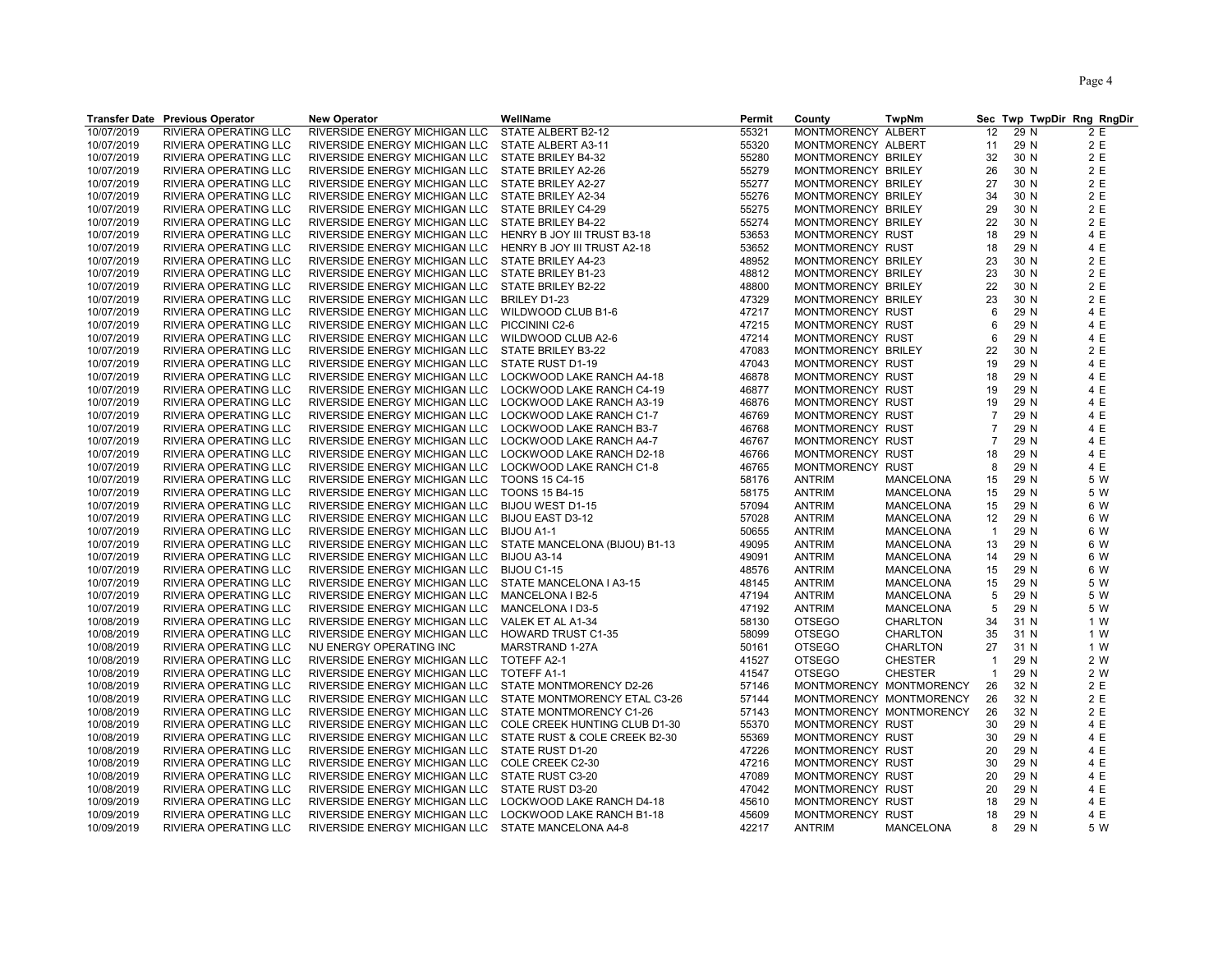|            | <b>Transfer Date Previous Operator</b> | <b>New Operator</b>                                | WellName                      | Permit         | County             | TwpNm            |                |      | Sec Twp TwpDir Rng RngDir |
|------------|----------------------------------------|----------------------------------------------------|-------------------------------|----------------|--------------------|------------------|----------------|------|---------------------------|
| 10/09/2019 | RIVIERA OPERATING LLC                  | RIVERSIDE ENERGY MICHIGAN LLC                      | MARY A2-8                     | 42088          | <b>ANTRIM</b>      | <b>MANCELONA</b> | 8              | 29 N | 5 W                       |
| 10/09/2019 | RIVIERA OPERATING LLC                  | NU ENERGY OPERATING INC                            | MARSTRAND 5-34B               | 47909          | <b>OTSEGO</b>      | <b>CHARLTON</b>  | 34             | 31 N | 1 W                       |
| 10/09/2019 | RIVIERA OPERATING LLC                  | NU ENERGY OPERATING INC                            | MARSTRAND 4-34                | 38878          | <b>OTSEGO</b>      | <b>CHARLTON</b>  | 34             | 31 N | 1 W                       |
| 10/09/2019 | RIVIERA OPERATING LLC                  | NU ENERGY OPERATING INC                            | MARSTRAND 6-34 HD1            | 52298          | <b>OTSEGO</b>      | CHARLTON         | 34             | 31 N | 1 W                       |
| 10/09/2019 | RIVIERA OPERATING LLC                  | NU ENERGY OPERATING INC                            | MARSTRAND 1-34                | 29792          | <b>OTSEGO</b>      | CHARLTON         | 34             | 31 N | 1 W                       |
| 10/09/2019 | RIVIERA OPERATING LLC                  | NU ENERGY OPERATING INC                            | MARSTRAND 1-34 HD1            | 29792          | <b>OTSEGO</b>      | CHARLTON         | 34             | 31 N | 1 W                       |
| 10/09/2019 | RIVIERA OPERATING LLC                  | RIVERSIDE ENERGY MICHIGAN LLC                      | MARSTRAND B1-34               | 44426          | <b>OTSEGO</b>      | CHARLTON         | 34             | 31 N | 1 W                       |
| 10/09/2019 | RIVIERA OPERATING LLC                  | RIVERSIDE ENERGY MICHIGAN LLC                      | WERNIG 7-1 HD1                | 41939          | <b>OTSEGO</b>      | <b>CHESTER</b>   | $\overline{1}$ | 29 N | 2 W                       |
| 10/09/2019 | RIVIERA OPERATING LLC                  | RIVERSIDE ENERGY MICHIGAN LLC                      | <b>FREDERIC III A2-34 SWD</b> | 45409          | <b>OTSEGO</b>      | <b>HAYES</b>     | 34             | 29 N | 4 W                       |
| 10/09/2019 | RIVIERA OPERATING LLC                  | RIVERSIDE ENERGY MICHIGAN LLC                      | MARSTRAND 1-34 SWD            | 44423          | <b>OTSEGO</b>      | <b>CHARLTON</b>  | 34             | 31 N | 1 W                       |
|            |                                        |                                                    |                               |                |                    |                  | 26             | 30 N |                           |
| 10/09/2019 | RIVIERA OPERATING LLC                  | RIVERSIDE ENERGY MICHIGAN LLC                      | HANSEN 1-26 SWD               | 42081<br>42272 | <b>OTSEGO</b>      | <b>CHARLTON</b>  | $\overline{1}$ | 29 N | 1 W<br>2 W                |
| 10/09/2019 | RIVIERA OPERATING LLC                  | RIVERSIDE ENERGY MICHIGAN LLC                      | TOTEFF 1-1 SWD                |                | <b>OTSEGO</b>      | <b>CHESTER</b>   |                |      |                           |
| 10/09/2019 | RIVIERA OPERATING LLC                  | RIVERSIDE ENERGY MICHIGAN LLC                      | MARTENSON 1-11 SWD            | 44120          | <b>OTSEGO</b>      | <b>CHESTER</b>   | 11             | 29 N | 2 W                       |
| 10/09/2019 | RIVIERA OPERATING LLC                  | RIVERSIDE ENERGY MICHIGAN LLC                      | VON REIS D4-27                | 45487          | <b>OTSEGO</b>      | CHARLTON         | 27             | 31 N | 1 W                       |
| 10/09/2019 | RIVIERA OPERATING LLC                  | RIVERSIDE ENERGY MICHIGAN LLC                      | VON REIS D3-34                | 45486          | <b>OTSEGO</b>      | CHARLTON         | 34             | 31 N | 1 W                       |
| 10/09/2019 | RIVIERA OPERATING LLC                  | RIVERSIDE ENERGY MICHIGAN LLC                      | VON REIS D1-34                | 45485          | <b>OTSEGO</b>      | <b>CHARLTON</b>  | 34             | 31 N | 1 W                       |
| 10/09/2019 | RIVIERA OPERATING LLC                  | RIVERSIDE ENERGY MICHIGAN LLC                      | VON REIS C1-34                | 45484          | <b>OTSEGO</b>      | <b>CHARLTON</b>  | 34             | 31 N | 1 W                       |
| 10/09/2019 | RIVIERA OPERATING LLC                  | RIVERSIDE ENERGY MICHIGAN LLC                      | FOUR-FORTY CLUB C3-35         | 45483          | <b>OTSEGO</b>      | <b>CHARLTON</b>  | 35             | 31 N | 1 W                       |
| 10/09/2019 | RIVIERA OPERATING LLC                  | RIVERSIDE ENERGY MICHIGAN LLC                      | VON REIS C1-27                | 45482          | <b>OTSEGO</b>      | <b>CHARLTON</b>  | 27             | 31 N | 1 W                       |
| 10/09/2019 | RIVIERA OPERATING LLC                  | RIVERSIDE ENERGY MICHIGAN LLC                      | FOUR-FORTY CLUB D3-35         | 45481          | <b>OTSEGO</b>      | <b>CHARLTON</b>  | 35             | 31 N | 1 W                       |
| 10/09/2019 | RIVIERA OPERATING LLC                  | RIVERSIDE ENERGY MICHIGAN LLC                      | HOWARD D2-35                  | 45480          | <b>OTSEGO</b>      | CHARLTON         | 35             | 31 N | 1 W                       |
| 10/09/2019 | RIVIERA OPERATING LLC                  | RIVERSIDE ENERGY MICHIGAN LLC                      | HOWARD D1-35                  | 45479          | <b>OTSEGO</b>      | <b>CHARLTON</b>  | 35             | 31 N | 1 W                       |
| 10/09/2019 | <b>RIVIERA OPERATING LLC</b>           | RIVERSIDE ENERGY MICHIGAN LLC                      | HOWARD B2-35                  | 45068          | <b>OTSEGO</b>      | CHARLTON         | 35             | 31 N | 1 W                       |
| 10/09/2019 | RIVIERA OPERATING LLC                  | RIVERSIDE ENERGY MICHIGAN LLC                      | FOUR-FORTY CLUB A3-35         | 45067          | <b>OTSEGO</b>      | <b>CHARLTON</b>  | 35             | 31 N | 1 W                       |
| 10/09/2019 | RIVIERA OPERATING LLC                  | RIVERSIDE ENERGY MICHIGAN LLC                      | VON REIS D3-27                | 45066          | <b>OTSEGO</b>      | <b>CHARLTON</b>  | 27             | 31 N | 1 W                       |
| 10/09/2019 | RIVIERA OPERATING LLC                  | RIVERSIDE ENERGY MICHIGAN LLC                      | HOWARD A2-35                  | 45042          | <b>OTSEGO</b>      | <b>CHARLTON</b>  | 35             | 31 N | 1 W                       |
| 10/09/2019 | RIVIERA OPERATING LLC                  | RIVERSIDE ENERGY MICHIGAN LLC                      | HOWARD A1-35                  | 45041          | <b>OTSEGO</b>      | <b>CHARLTON</b>  | 35             | 31 N | 1 W                       |
| 10/09/2019 | RIVIERA OPERATING LLC                  | RIVERSIDE ENERGY MICHIGAN LLC                      | <b>VALEK 13-27</b>            | 44942          | <b>OTSEGO</b>      | <b>CHARLTON</b>  | 27             | 31 N | 1 W                       |
| 10/09/2019 | RIVIERA OPERATING LLC                  | RIVERSIDE ENERGY MICHIGAN LLC                      | MARSTRAND B3-34               | 44496          | <b>OTSEGO</b>      | CHARLTON         | 34             | 31 N | 1 W                       |
| 10/09/2019 | RIVIERA OPERATING LLC                  | RIVERSIDE ENERGY MICHIGAN LLC                      | MARSTRAND A3-34               | 44425          | <b>OTSEGO</b>      | CHARLTON         | 34             | 31 N | 1 W                       |
| 10/09/2019 | RIVIERA OPERATING LLC                  | RIVERSIDE ENERGY MICHIGAN LLC                      | MARSTRAND B2-34               | 44424          | <b>OTSEGO</b>      | <b>CHARLTON</b>  | 34             | 31 N | 1 W                       |
| 10/09/2019 | RIVIERA OPERATING LLC                  | RIVERSIDE ENERGY MICHIGAN LLC                      | WESLEY, ET AL A3-11           | 44121          | <b>OTSEGO</b>      | <b>CHESTER</b>   | 11             | 29 N | 2 W                       |
| 10/09/2019 | RIVIERA OPERATING LLC                  | RIVERSIDE ENERGY MICHIGAN LLC                      | TOTEFF B1-1                   | 43025          | <b>OTSEGO</b>      | <b>CHESTER</b>   | $\mathbf{1}$   | 29 N | 2 W                       |
| 10/09/2019 | RIVIERA OPERATING LLC                  | RIVERSIDE ENERGY MICHIGAN LLC                      | TOTEFF B2-1                   | 43024          | <b>OTSEGO</b>      | <b>CHESTER</b>   | $\mathbf{1}$   | 29 N | 2 W                       |
| 10/09/2019 | RIVIERA OPERATING LLC                  | RIVERSIDE ENERGY MICHIGAN LLC                      | <b>WERNIG C2-1</b>            | 42870          | <b>OTSEGO</b>      | <b>CHESTER</b>   | $\mathbf 1$    | 29 N | 2 W                       |
| 10/09/2019 | RIVIERA OPERATING LLC                  | RIVERSIDE ENERGY MICHIGAN LLC                      | <b>WERNIG D3-1</b>            | 42868          | <b>OTSEGO</b>      | <b>CHESTER</b>   | $\mathbf{1}$   | 29 N | 2 W                       |
| 10/10/2019 | RIVIERA OPERATING LLC                  | RIVERSIDE ENERGY MICHIGAN LLC                      | STOCKING & HEPPNER C1-25      | 60243          | MONTMORENCY LOUD   |                  | 25             | 29 N | 3 E                       |
| 10/10/2019 | RIVIERA OPERATING LLC                  | RIVERSIDE ENERGY MICHIGAN LLC                      | JOY ET AL & FRYE D4-24        | 60242          | MONTMORENCY LOUD   |                  | 24             | 29 N | 3 E                       |
| 10/10/2019 | RIVIERA OPERATING LLC                  | RIVERSIDE ENERGY MICHIGAN LLC                      | VANOCHTEN ET AL B2-15         | 60241          | MONTMORENCY LOUD   |                  | 15             | 29 N | 3 E                       |
| 10/10/2019 | RIVIERA OPERATING LLC                  | RIVERSIDE ENERGY MICHIGAN LLC                      | COOLE ET AL D2-9              | 60240          | MONTMORENCY LOUD   |                  | 9              | 29 N | 3 E                       |
| 10/10/2019 | RIVIERA OPERATING LLC                  | RIVERSIDE ENERGY MICHIGAN LLC                      | STATE LOUD A3-5               | 46457          | MONTMORENCY LOUD   |                  | 5              | 29 N | 3 E                       |
| 10/10/2019 | RIVIERA OPERATING LLC                  | RIVERSIDE ENERGY MICHIGAN LLC                      | STATE ALBERT A1-11            | 46344          | MONTMORENCY ALBERT |                  | 11             | 29 N | 2 E                       |
| 10/10/2019 | RIVIERA OPERATING LLC                  | RIVERSIDE ENERGY MICHIGAN LLC                      | SMITH A2-17                   | 46135          | MONTMORENCY LOUD   |                  | 17             | 29 N | 3 E                       |
|            |                                        |                                                    |                               |                |                    |                  | $\overline{1}$ |      | 3 E                       |
| 10/10/2019 | RIVIERA OPERATING LLC                  | RIVERSIDE ENERGY MICHIGAN LLC                      | KLEIN C1-1                    | 45910          | MONTMORENCY LOUD   |                  |                | 29 N |                           |
| 10/10/2019 | RIVIERA OPERATING LLC                  | RIVERSIDE ENERGY MICHIGAN LLC                      | STATE LOUD C2-23              | 45461          | MONTMORENCY LOUD   |                  | 23             | 29 N | 3 E                       |
| 10/10/2019 | RIVIERA OPERATING LLC                  | RIVERSIDE ENERGY MICHIGAN LLC                      | HEPPNER B1-11                 | 45460          | MONTMORENCY LOUD   |                  | 11             | 29 N | 3 E                       |
| 10/11/2019 | TIGER DEVELOPMENT LLC                  | MISSAUKEE OIL & GAS CO LLC                         | STATE GARFIELD & TIGER 4-14   | 58105          | <b>KALKASKA</b>    | <b>GARFIELD</b>  | 14             | 25 N | 6 W                       |
| 10/11/2019 | TIGER DEVELOPMENT LLC                  | MISSAUKEE OIL & GAS CO LLC                         | STATE GARFIELD & TIGER 3-14   | 56147          | <b>KALKASKA</b>    | <b>GARFIELD</b>  | 15             | 25 N | 6 W                       |
| 10/11/2019 | RIVIERA OPERATING LLC                  | RIVERSIDE ENERGY MICHIGAN LLC                      | NORDYKE & DENT D2-14          | 60239          | MONTMORENCY LOUD   |                  | 14             | 29 N | 3 E                       |
| 10/11/2019 | RIVIERA OPERATING LLC                  | RIVERSIDE ENERGY MICHIGAN LLC                      | STATE LOUD & HAYES D2-25      | 59924          | MONTMORENCY LOUD   |                  | 25             | 29 N | 3 E                       |
| 10/11/2019 | RIVIERA OPERATING LLC                  | RIVERSIDE ENERGY MICHIGAN LLC                      | RAINBOW LODGE D4-12           | 59888          | MONTMORENCY LOUD   |                  | 12             | 29 N | 3 E                       |
| 10/11/2019 | RIVIERA OPERATING LLC                  | RIVERSIDE ENERGY MICHIGAN LLC                      | STATE LOUD A3-26              | 59851          | MONTMORENCY LOUD   |                  | 26             | 29 N | 3 E                       |
| 10/11/2019 | RIVIERA OPERATING LLC                  | RIVERSIDE ENERGY MICHIGAN LLC                      | STATE LOUD D1-23              | 59850          | MONTMORENCY LOUD   |                  | 23             | 29 N | 3 E                       |
| 10/11/2019 | RIVIERA OPERATING LLC                  | RIVERSIDE ENERGY MICHIGAN LLC                      | STATE LOUD A1-34 HD1          | 59111          | MONTMORENCY LOUD   |                  | 34             | 29 N | 3 E                       |
| 10/11/2019 | RIVIERA OPERATING LLC                  | RIVERSIDE ENERGY MICHIGAN LLC STATE LOUD C3-27 HD1 |                               | 59067          | MONTMORENCY LOUD   |                  | 26             | 29 N | 3 E                       |